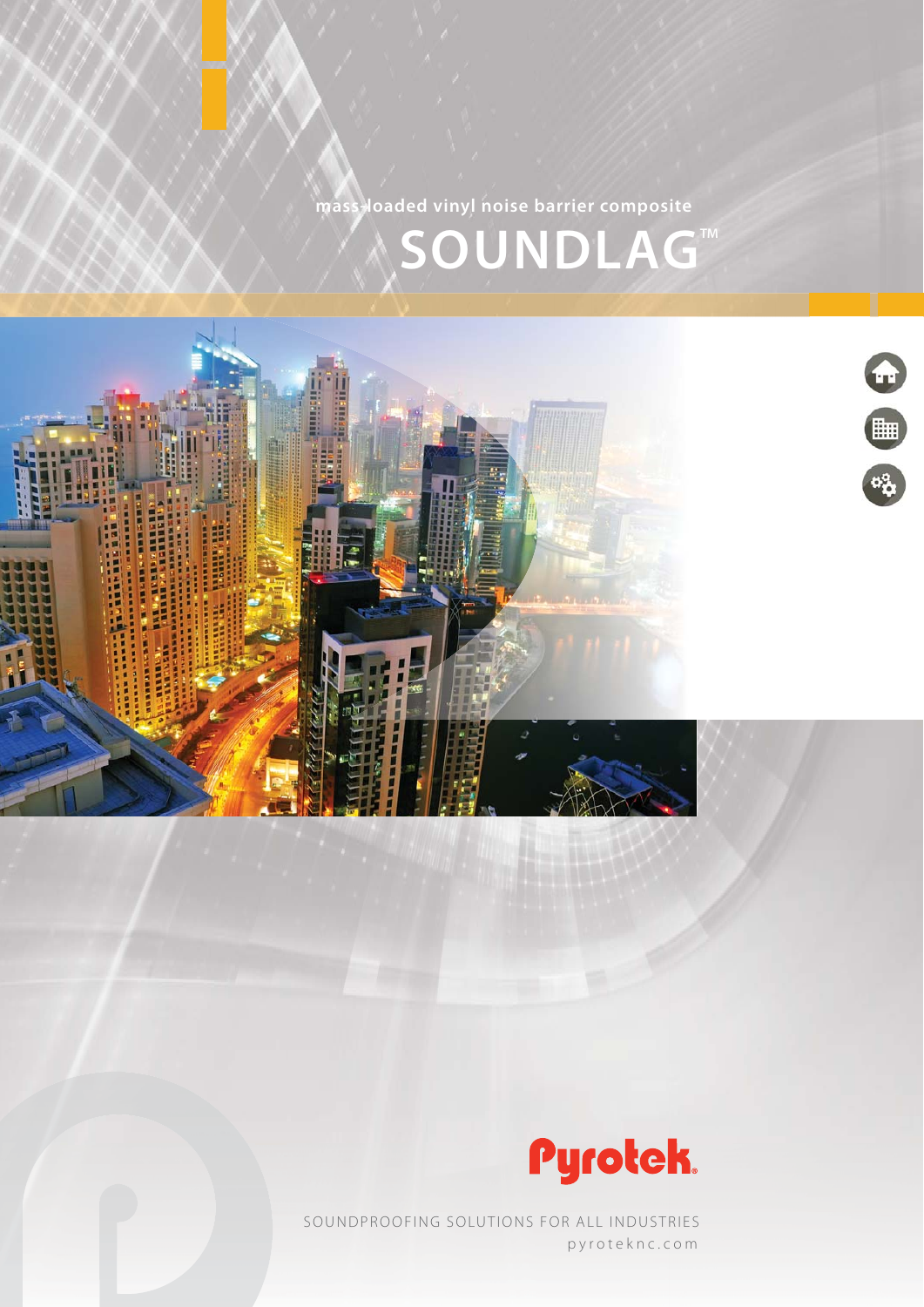



## SOUNDLAG - NOISE ABSORBER AND NOISE BARRIER

Soundlag 4525C is a pipe wrap comprising of 5 kg/m<sup>2</sup> flexible acoustic barrier bonded to 25 mm thick flexible convoluted foam. The function of the foam is to provide acoustic decoupling between the pipe's noise energy and the 5 kg/ $m^2$ 

flexible acoustic barrier external wrap, resulting in superior performance. The external face of the barrier is bonded to an aluminum foil providing a fire resistant covering.

## SOLUTION/APPLICATION

Soundlag 4525C has been developed as an easy to use acoustic treatment that reduces noise breakout from pipes. The unique flexibility of the polymer-based noise barrier provides superior performance and allows even the smallest pipes to be lagged effectively. It's independently tested in laboratory conditions and in situ to give proven consistent performance. Leading consultants specify Soundlag 4525C with confidence.

Low maintenance with a long service life, the aluminium foil facing provides a robust lifetime surface finish, ensuring protection from damage and improved fire resistance.

embossed with the 'Soundlag' name.

- Easiest pipelag product on the market to cut, wrap & install
- Most widely specified by leading acoustic & EMP (electrical, mechanical & plumbing) consultants
- Highly flexible, allowing it to conform to the smallest diameter pipes & bends (has no memory)
- No odour & non irritant
- No solvents or adhesives used during manufacture
- Complies with building standard regulations for low VOC emission
- Ten year warranty
- Available world wide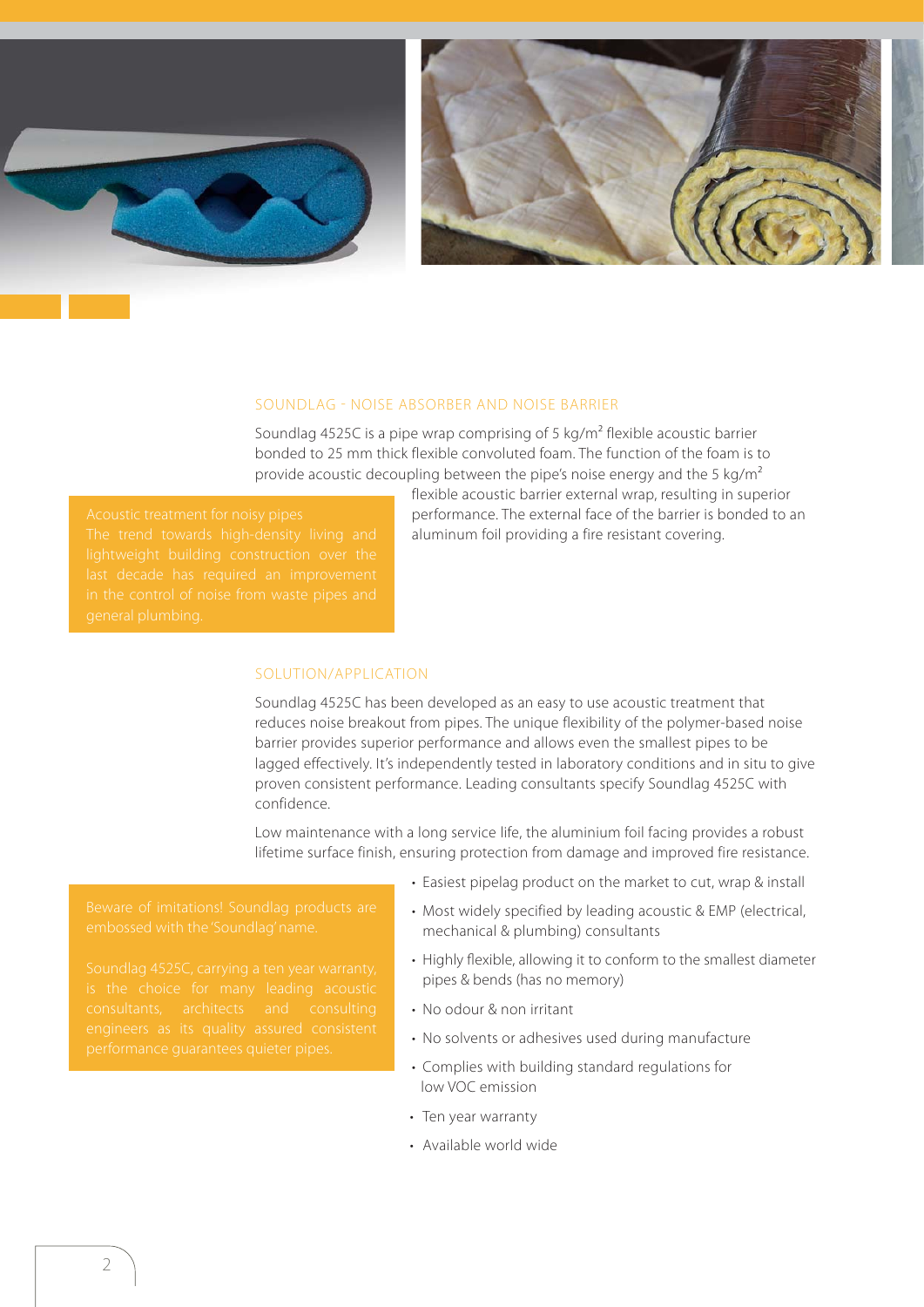

## PRODUCT CONSTRUCTION

#### Foil facing

Soundlag 4525C uses a strong aluminium foil facing, giving improved fire resistance and increased mechanical strength.

#### Noise barrier (5 kg/m²)

The Soundlag 4525C acoustic barrier reduces noise through it's unique construction. The specialist fillers create a heavy flexible mass barrier, maximising noise reduction. Soundlag's uniquely flexible and naturally inert nature allows effective, easy installation, essential in achieving a noise-tight seal.

## Convoluted foam

The foam provides a decoupling layer which breaks the vibration path allowing the noise barrier to continue to perform in a limp unconstrained manner. Soundlag has enough inherent flexibility to allow convoluted foam to be used, improving fit-out quality on traps and joins.

The polyether foam used in the manufacture of Soundlag products is non-fibrous, will withstand the effects of moisture (hydrolysis resistant), displays excellent acoustic characteristics and has a long service life.

#### CONSTRUCTION OPTIONS

Extensive research has enabled Soundlag 4525C to maximise results while remaining cost effective. However, if extra barrier weights or a variation in foam thickness is required, consult your local Pyrotek representative for special orders. Soundlag dBX now available on request (PVC free). Precut pieces for bends, junctions and floor waste gullies can be produced from templates available on request.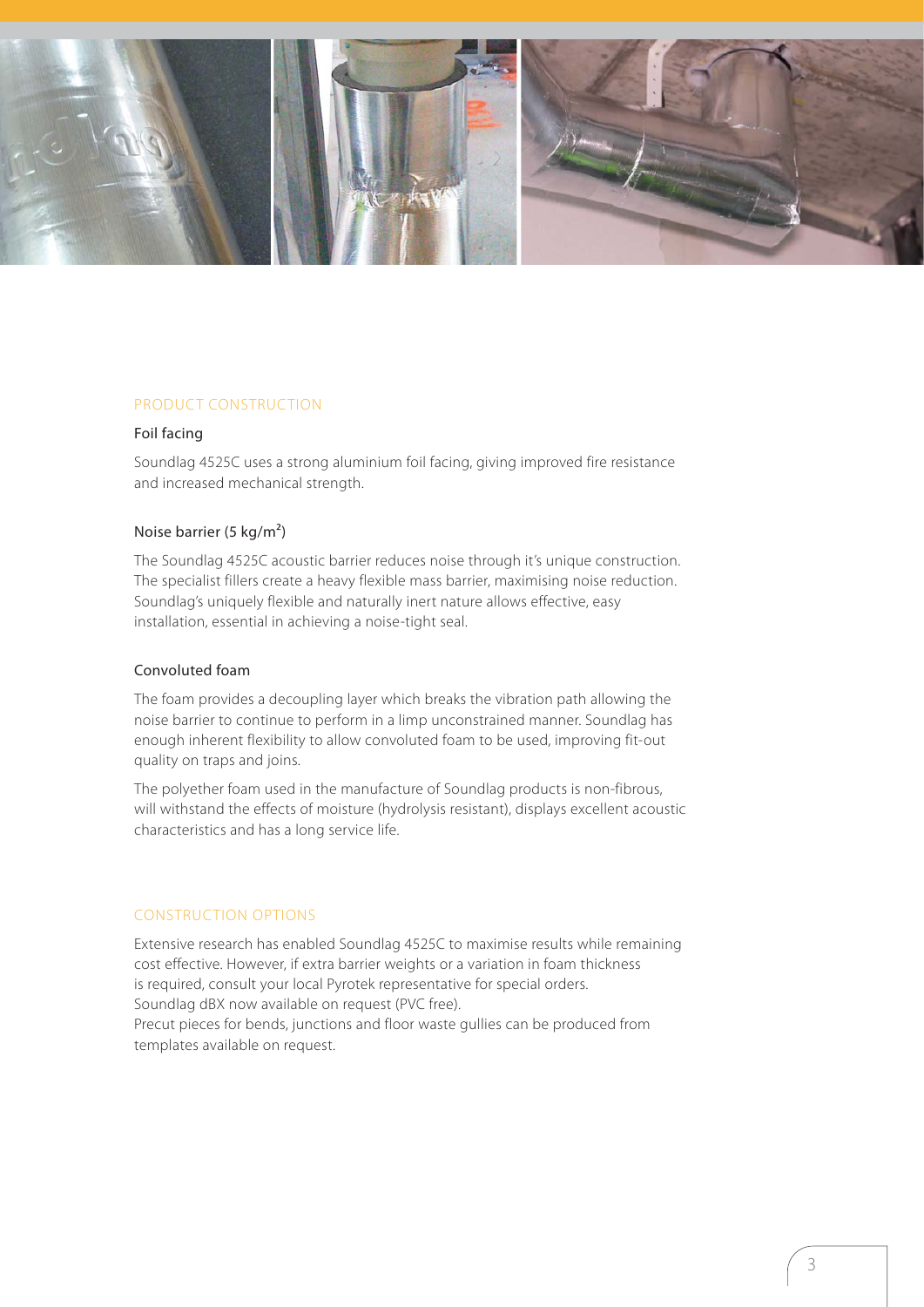

Unwanted sound easily travels through any perforation such as lighting or ducting.

## SYSTEM DESIGN CONSIDERATIONS

When designing a system using Soundlag 4525C, penetrations through ceilings must be taken into account to ensure effective sound reduction especially from down-lights, air conditioning ducting, access hatches and where lightweight ceilings such as mineral fibre tiles are used.

#### Did you know?

Manufacturers of HDPE and HDPP heavy density acoustic pipes also recommend acoustically lagging pipes with products such as Soundlag 4525C to comply with building codes.

#### Installation

Soundlag 4525C is easily installed using Soundtape, a high quality, self adhesive, reinforced foil tape. To ensure a high quality fit-out, place 3 circumferential wraps of Soundtape every 300 - 400 mm, i.e. 3 wraps per 1 m length of pipe.

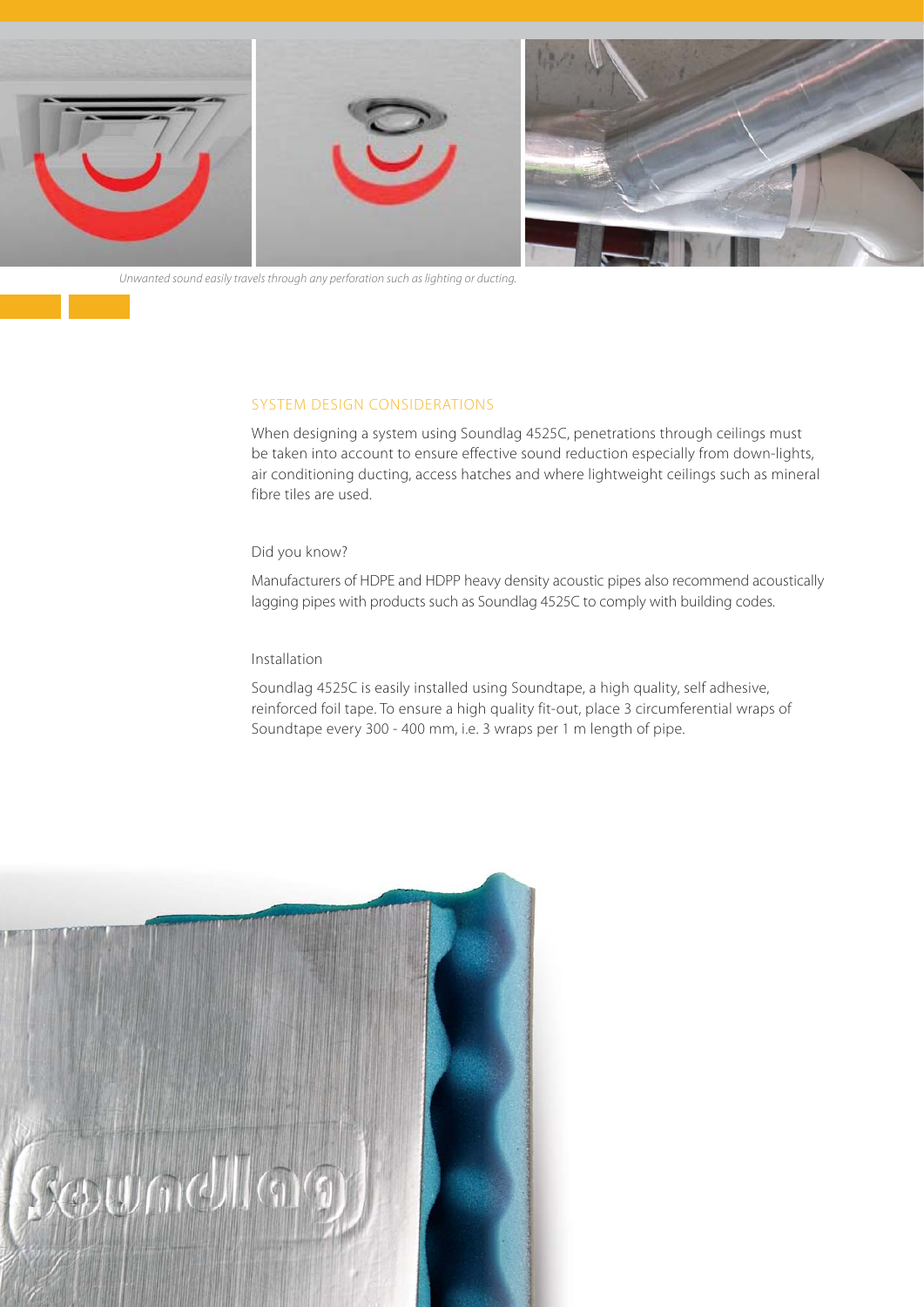

Simply use AGC tape to affix and join Soundlag even around complex bends in pipework.

# MATERIAL PROPERTIES

| Available roll size                          | 675 mm x 5000 mm                                                                                     | 1350 mm x 3000 mm | 1350 mm x 5000 mm |  |
|----------------------------------------------|------------------------------------------------------------------------------------------------------|-------------------|-------------------|--|
| Roll weight                                  | 18 kg                                                                                                | 22 kg             | 36 kg             |  |
| Operating temperature (maximum continuous)   | 100 °C                                                                                               |                   |                   |  |
| Operating temperature (maximum intermittent) | 120 °C                                                                                               |                   |                   |  |
| Flammability - AS 1530 Part 3 1999           | Ignitability 0                                                                                       |                   |                   |  |
|                                              | Spread of flame 0                                                                                    |                   |                   |  |
|                                              | Heat evolved 0                                                                                       |                   |                   |  |
|                                              | Smoke developed 1                                                                                    |                   |                   |  |
| Green Star - ASTM D5116                      | Low VOC 0.08 mg/m <sup>2</sup> /hr less than the recognized threshold of<br>$0.5 \text{ mg/m}^2$ /hr |                   |                   |  |

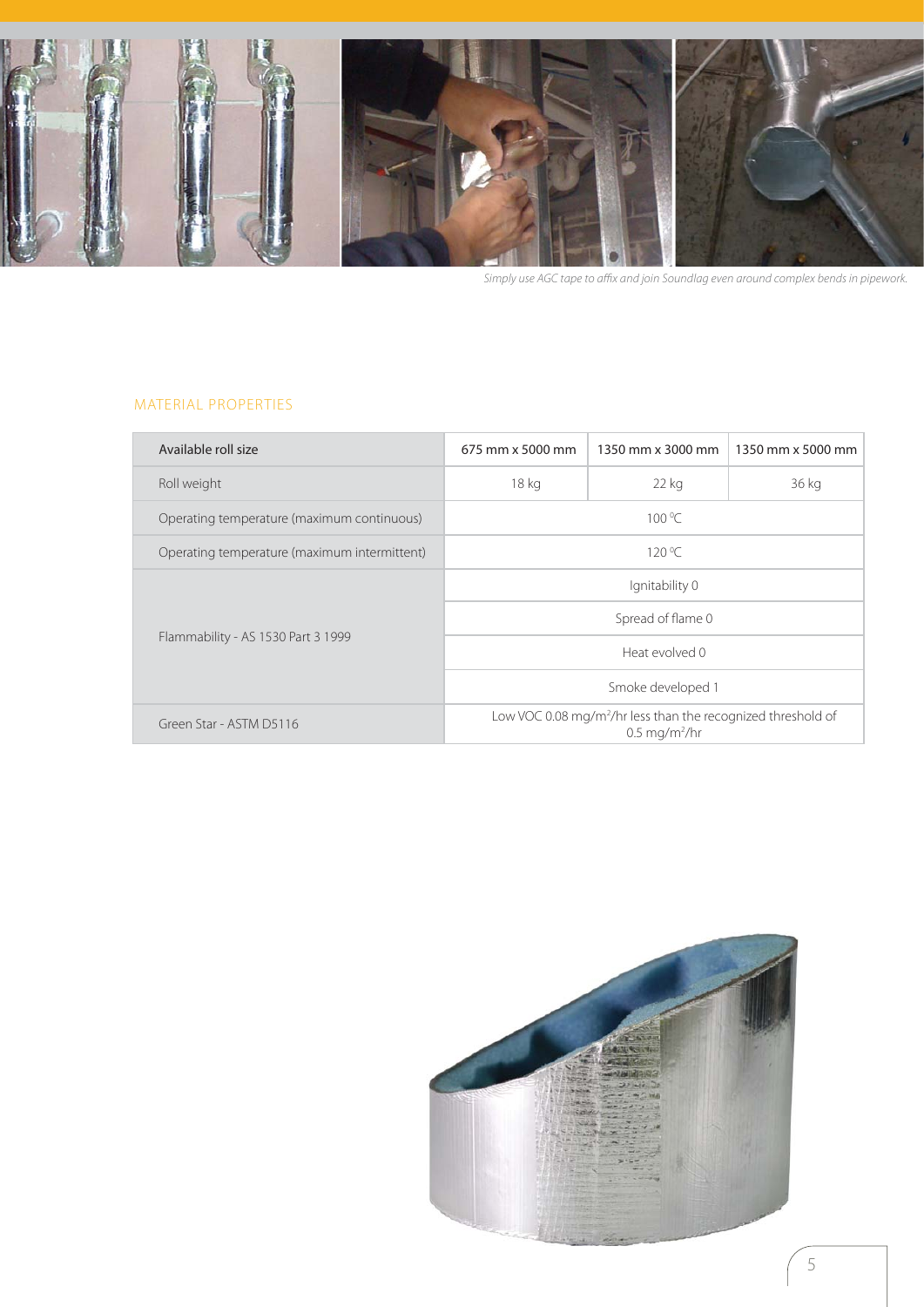



BCA Section F5.6 Compliant Non-habitable room

BCA Section F5.6 Compliant Habitable room

## ACOUSTIC PERFORMANCE

Working with acoustic consultants and test facilities, Pyrotek has designed and tested systems that achieve a high level of noise reduction for all plumbing and hydraulic situations.

Soundlag 4525C has been acoustically tested in field and independent laboratories.

## ACOUSTIC TESTING

6

| Product           | Test                                                                                                                | Report            | <b>Result</b>                                                              |
|-------------------|---------------------------------------------------------------------------------------------------------------------|-------------------|----------------------------------------------------------------------------|
| Soundlag<br>4525C | Insertion loss (single layer):                                                                                      | ATF750B           | 25 dB                                                                      |
|                   | Insertion loss (double layer):                                                                                      | nss22253b         | 29 dB                                                                      |
|                   | BCA (Building Code of Australia) Compliance<br>Section F5.6 - Non-habitable room                                    | 1t 01 r02 2010167 | Compliant<br>(with no ceiling)                                             |
|                   | BCA (Building Code of Australia) Compliance<br>Section F5.6 - Habitable room                                        | Lt 002 20161709   | Compliant<br>(with 10 mm thick<br>standard plasterboard,<br>no insulation) |
|                   | <b>AAAC Rating</b><br>(Association of Australian Acoustic Consultants -<br>Apartment and Townhouse Acoustic Rating) | <b>PKA-A186</b>   | 6 Star Rating                                                              |

## AUSTRALIAN BUILDING CODE REQUIREMENTS

Section F5.6 of the Building Code of Australia requires that:

"If a duct, soil, waste or water supply pipe, including a duct or pipe that is located in a wall or floor cavity, serves or passes through more than one sole-occupancy unit, the duct or pipe must be separated from the rooms of any sole-occupancy unit by construction with an  $R_W + C_{tr}$  (airborne) not less than -

(i) 40 if the adjacent room is a habitable room (other than a kitchen); or (ii) 25 if the adjacent room is a kitchen or non-habitable room."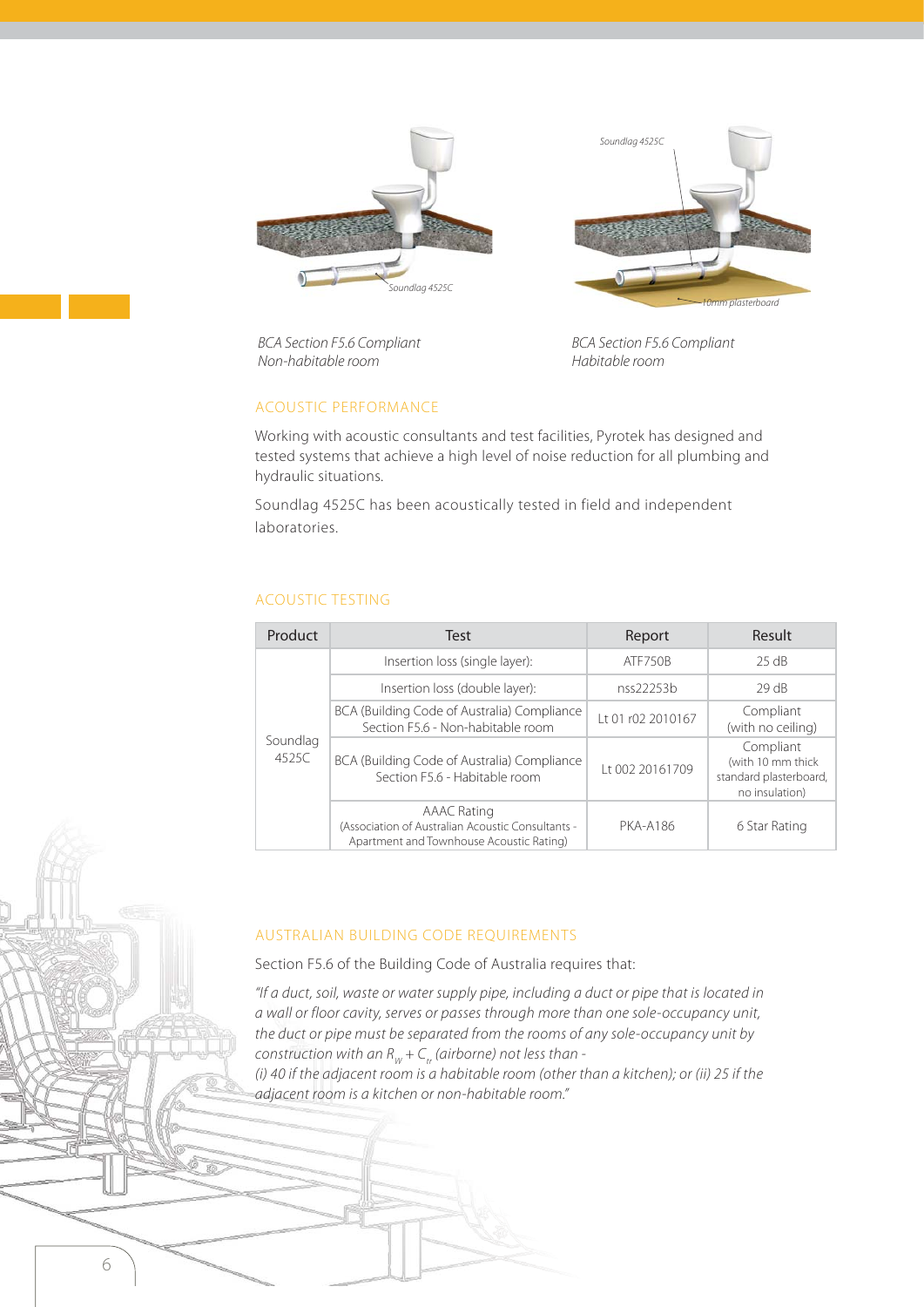















# FIXING AND CUTTING

Nominal inside diameter Outside diameter Actual cut length Coverage (m) 1.35 m x 5 m roll 32 36 260 25.5 40 43 280 23 50 56 320 20 65 69 360 17.5 80 | 83 | 405 | 16 100 | 110 | 500 | 13.5 150 160 650 9.5 225 250 930 7 300 316 1135 5 375 401 1400 4

This is an indicative calculation based on a minimal overlap

Soundlag 4525C is easily cut with a knife or scissors to size, minimising wastage. Simply wrap Soundlag 4525C around the pipe and then use high quality aluminium tape to join the product together. Pyrotek recommends an overlap at all joins to eliminate potential flanking noise.

Right: Examples of configurations for various bends and typical pipe wrapping requirements